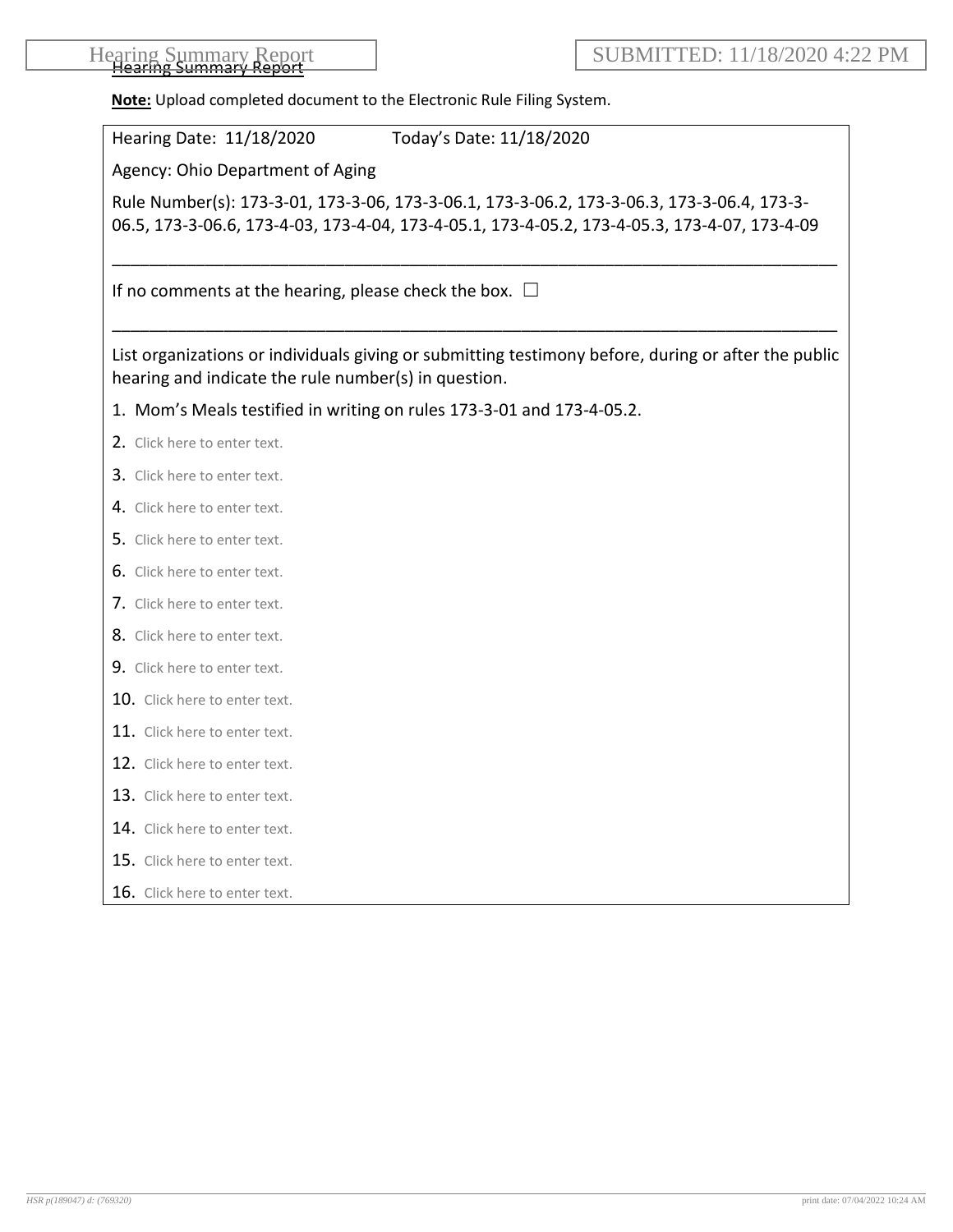## **Consolidated Summary of Comments Received**

Please review all comments received and complete a consolidated summary paragraph of the comments and indicate the rule number(s).

Mom's Meals recommended resolving a discrepancy between the proposed new definition of "unique identifier" in rule 173-3-01 of the Administrative Code and requirements for a driver's unique identifier in rule 173-4-05.2 of the Administrative Code.